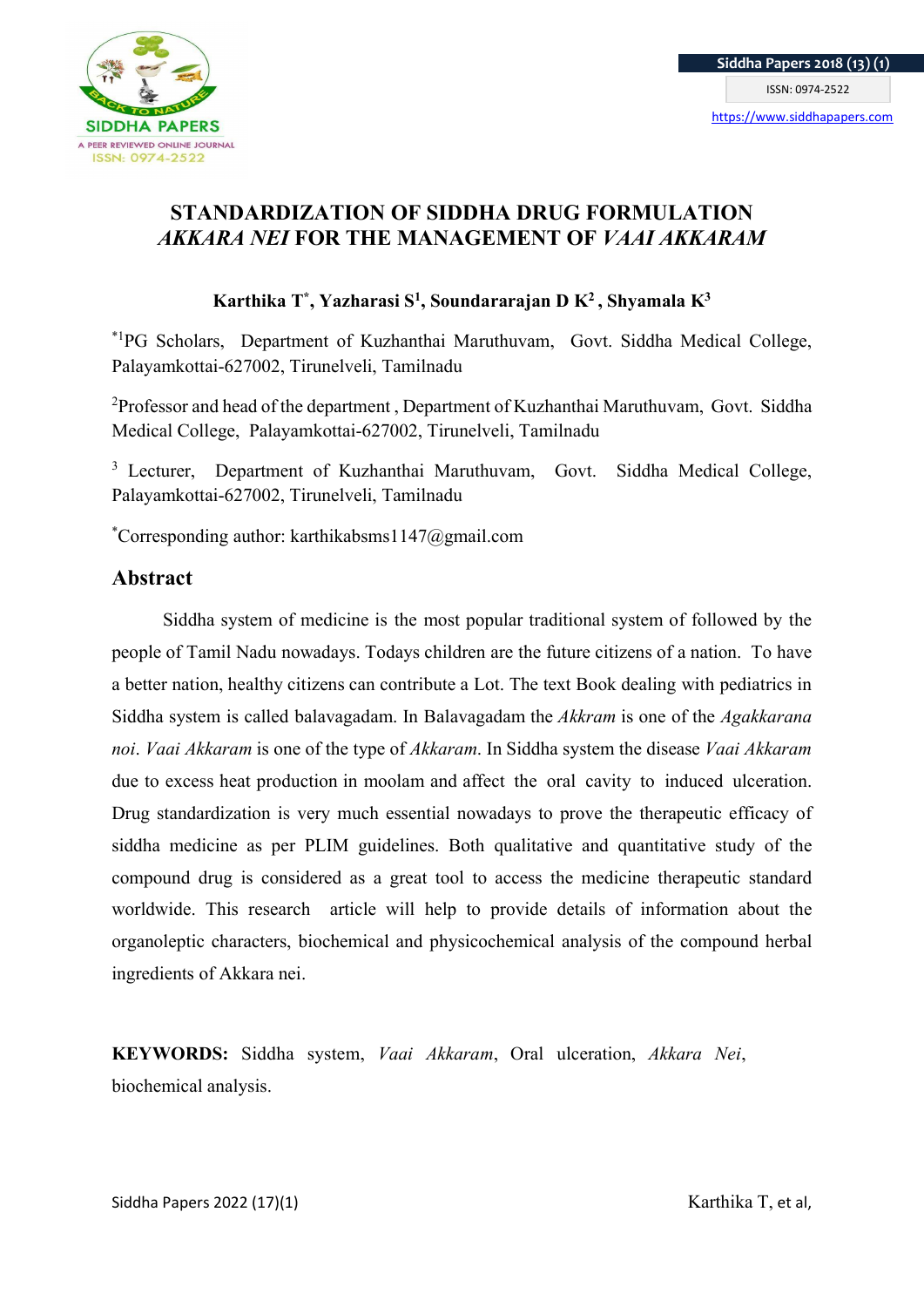# INTRODUCTION:

Siddha system of medicine is one of the versatile system of medicine which is being commonly practiced in Tamil Nadu and Sri Lanka. The term AKKARAM is one of the diseases more common in children which is being mentioned in the classical siddha textbooks that occur in also all age group. In the siddha literature "PARARASASEKARAM" mentioned about the type of Akkaram, THE VAAI AKKARAM is one among of them, mentioned in paediatric age group with the presenting symptoms of ulceration in the mouth, Blisters in the mouth, Common cold, Loss of appetite, Fever with chills, Puffiness of face and swelling of oral cavity. Some of the symptoms mentioned in the above said literature for VAAI AKKARAM can be correlated with STOMATITIS in Western Bio – Medicine.

STOMATITIS is a condition with the presenting symptoms of swelling and redness inside the mouth, or individual painful sores that makes uncomfortable for a person to eat, swelling and ulceration over the oral cavity, or blisters in the mouth, Dysgeusia (alterations in taste) Akkara nei is used for treating these symptoms and this nei has been prepared under the strict standards and parameters given by PLIM Guidelines. This article can also be used as an initiative for research areas for identifying Organoleptic, Biochemical and Physicochemical properties respectively.

# 2.MATERIALS AND METHODS:

#### 2.1 Drug Selection:

The siddha formulation drug Akkara Nei selected from the Pararasasaekaram vaithiyam *moolamum uraiyum part-1* pg.no.  $-806$  and this medication is indicated for treating stomatitis called Vaai Akkaram.

#### 2.2 Ingredients of AKKARA NEI:

 This poly herbal formulation contains raw drugs and the ingredients of the drug and its quantity are listed below Table 1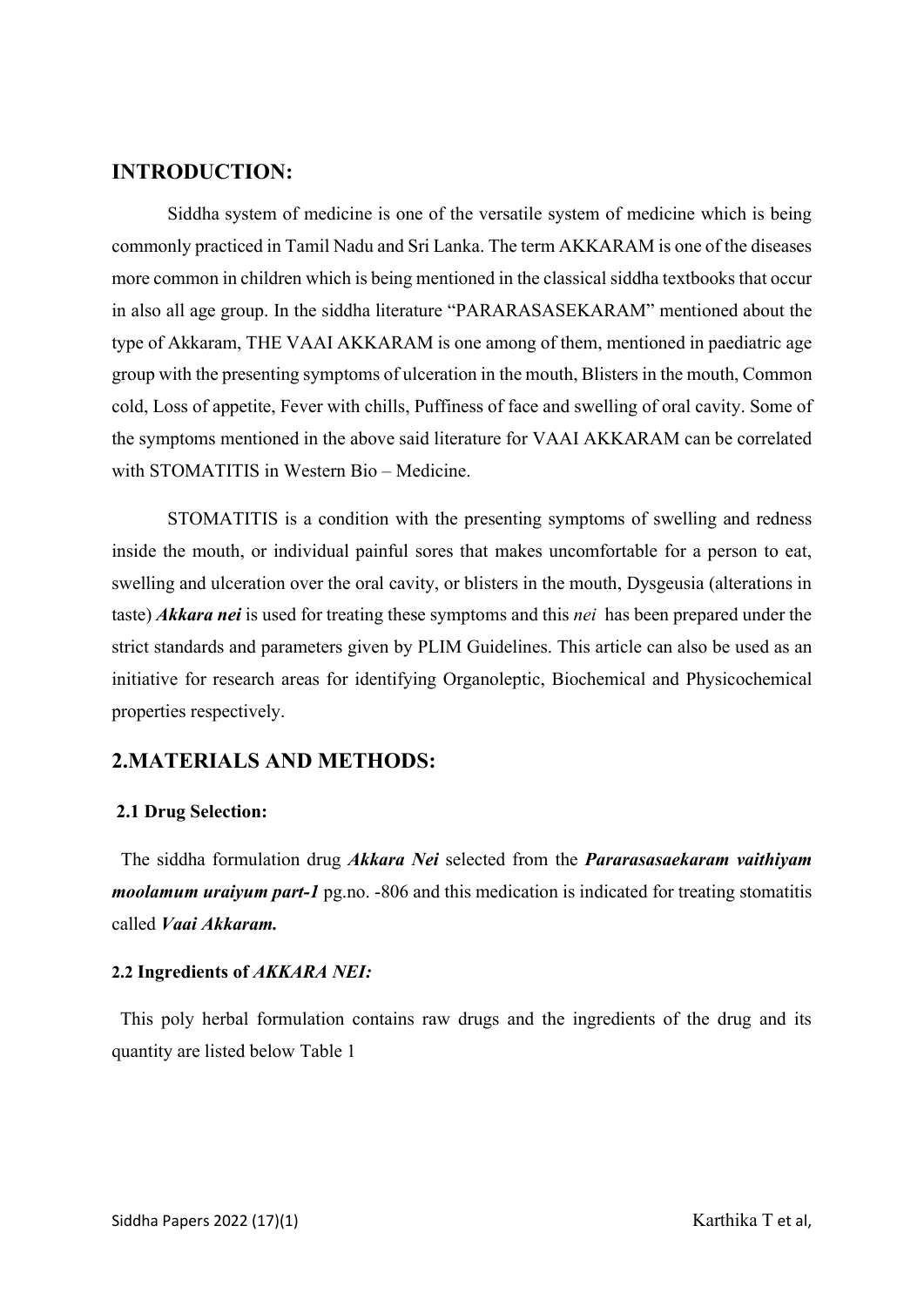### Table 1

| S.NO | <b>NAME</b>   | <b>BOTANICAL</b>  | <b>FAMILY</b>  | <b>PART</b>              | <b>QUANTITY</b> |
|------|---------------|-------------------|----------------|--------------------------|-----------------|
|      |               | <b>NAME</b>       |                | <b>USED</b>              |                 |
| 1.   | <b>Omam</b>   | Carum copticum    | Apiaceae       | Seed                     | 10 <sub>g</sub> |
| 2.   | Narjeeragam   | Cuminum           | Apiaceae       | Seed                     | 10 <sub>g</sub> |
|      |               | cyminum           |                |                          |                 |
| 3.   | Karujeeragam  | Nigella sativa    | Ranunculaceae  | Seed                     | 10 <sub>g</sub> |
| 4.   | Kadukkai      | Terminalia        | Combretaceae   | Ripened                  | 10 <sub>g</sub> |
|      |               | chebula           |                | fruit                    |                 |
| 5.   | Thippili      | Piper longum      | Piperaceae     | Seed                     | 10 <sub>g</sub> |
| 6.   | Lavagam       | Syzygium          | Myrtaceae      | Dry                      | 10 <sub>g</sub> |
|      |               | aromaticum        |                | flower                   |                 |
|      |               |                   |                | bud                      |                 |
| 7.   | Kostam        | Costus speciosus  | Zingiberaceae  | Root                     | 10 <sub>g</sub> |
| 8.   | Elam          | Elettaria         | Zingiberaceae  | Fruit                    | 10 <sub>g</sub> |
|      |               | cardomomum        |                |                          |                 |
| 9.   | Nellikai      | Phyllanthus       | Euphorbiaceae  | Dry fruit                | 10 <sub>g</sub> |
|      |               | emblica           |                |                          |                 |
| 10.  | Senchandhanam | Pterocarpus       | Fabaceae       | Wood                     | 10 <sub>g</sub> |
|      |               | santalinus        |                |                          |                 |
| 11.  | Vendhaiyam    | Trigonella        | Fabaceae       | Seed                     | 10 <sub>g</sub> |
|      |               | foenum –graecum   |                |                          |                 |
| 12.  | Thandrikaai   | Terminalia        | Combretaceae   | Ripened                  | 10 <sub>g</sub> |
|      |               | bellerica         |                | fruit                    |                 |
| 13.  | Adhimadhuram  | Glycyrriza glabra | Fabaceae       | Root                     | 10 <sub>g</sub> |
| 14.  | Masikai       | Quercus           | Fagaceae       | Gall                     | 10 <sub>g</sub> |
|      |               | infectoria        |                |                          |                 |
| 15.  | Karporavalli  | Anisochilus       | Lamiaceae      | Dry leaf                 | 10 <sub>g</sub> |
|      |               | carnosus          |                |                          |                 |
| 16.  | Cow's Ghee    | $\frac{1}{2}$     | $\blacksquare$ | $\overline{\phantom{a}}$ | $1.5$ lit       |

# 2.3 COLLECTION OF RAW DRUG: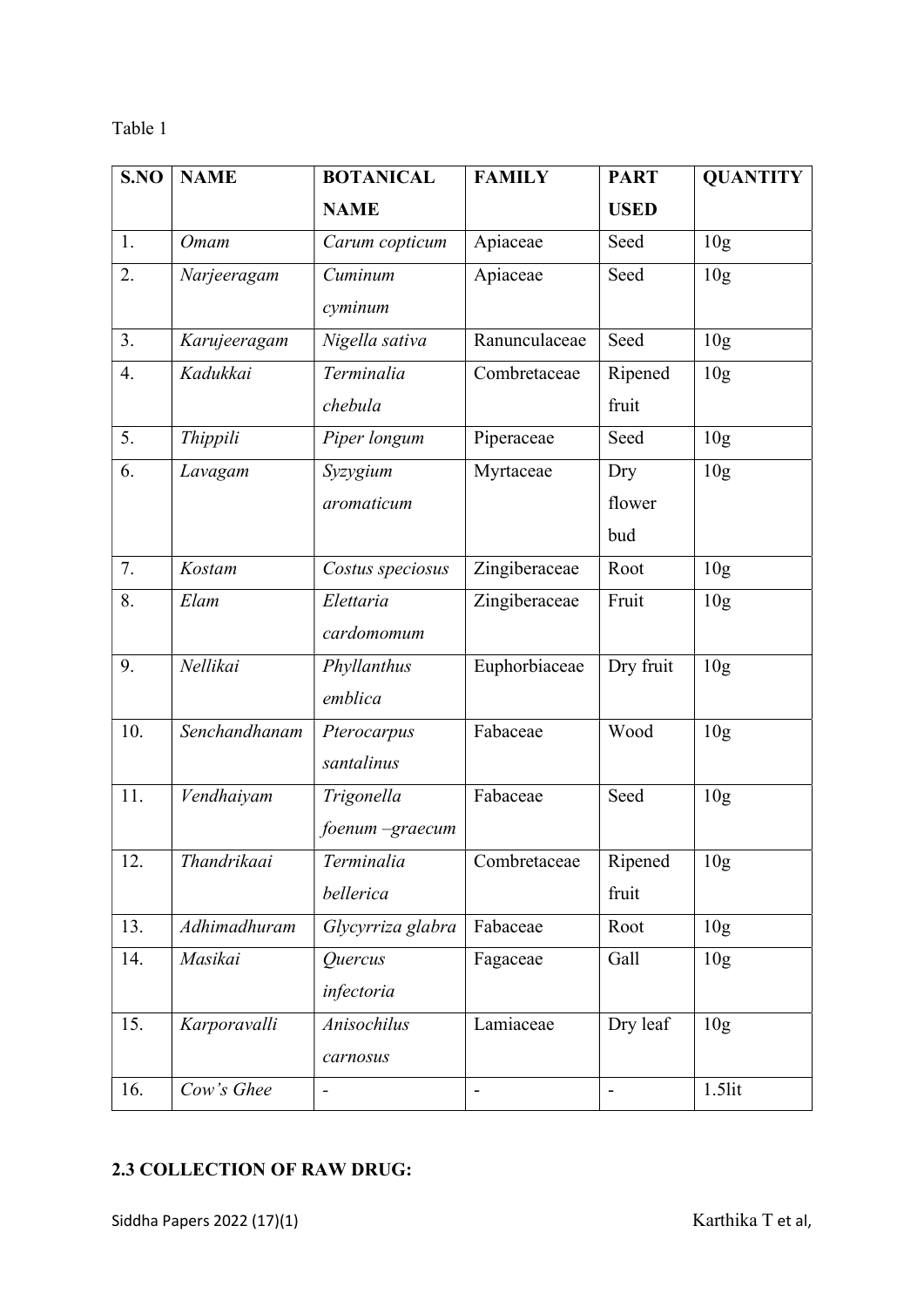The raw drugs were brought from a well reputed raw drug store in Tirunelveli town.

## 2.4 IDENTIFICATION AND AUTHENTICATION OF THE DRUG:

The raw drugs were identified and authenticated by the Head of the Department of Post graduate department of Gunapadam, Government Siddha Medical College, Palayamkottai. The sample of each raw drug is stored in the PG Department of Gunapadam for the future reference.

## 2.5 PURIFICATION OF THE RAW DRUG:

Purification of raw drugs were done as per classical Siddha literature.

| சுத்தி | முறைகள |
|--------|--------|
|        |        |

| திப்பிலி                                             | பழச்சாற்றில் ஊறவைத்து எடுத்து கழுவி       |  |  |
|------------------------------------------------------|-------------------------------------------|--|--|
|                                                      | வைத்து கொள்ளவும்.                         |  |  |
| சீரகம்                                               | உலர்த்தி பின் சிறுக வறுத்து எடுத்து       |  |  |
|                                                      | கொள்ளவும்.                                |  |  |
| கருஞ்சீரகம்                                          | கருஞ்சீரகத்தை உலா்த்தி பின் சிறுக வறுத்து |  |  |
|                                                      | எடுத்து கொள்ளவும்.                        |  |  |
| லும்                                                 | நன்கு வறுத்து எடுத்து கொள்ளவும்.          |  |  |
| செஞ்சந்தனம்                                          | கட்டையை வெயிலில் காய வைத்து எடுத்து       |  |  |
|                                                      | கொள்ளவும்.                                |  |  |
| கடுக்காய்                                            | கொட்டையை நீக்கி எடுத்து கொள்ளவும்.        |  |  |
| நெல்லிக்காய்                                         | கொட்டையை நீக்கி எடுத்து கொள்ளவும்.        |  |  |
| தான்றிக்காய்                                         | கொட்டையை நீக்கி எடுத்து கொள்ளவும்.        |  |  |
| இலவங்கம்                                             | மொக்குகளை நீக்கி வறுத்து எடுத்து          |  |  |
|                                                      | கொள்ளவும்.                                |  |  |
| ஏலம்                                                 | வெயிலில் காயவைத்து எடுத்து கொள்ளவும்.     |  |  |
| கோட்டம்                                              | தூயநீரில் கழுவி மேற்தோல் சீவி காயவைத்து   |  |  |
|                                                      | எடுத்து கொள்ளவும்.                        |  |  |
| மாசிக்காய்                                           | வெயிலில் உலாத்தி பொடித்து கொள்ளவும்.      |  |  |
| வெந்தயம்                                             | நன்கு வறுத்து எடுத்து கொள்ளவும்.          |  |  |
| தூயநீரில் கழுவி மேற்தோல் சீவி காயவைத்து<br>அதிமதுரம் |                                           |  |  |
|                                                      | எடுத்து கொள்ளவும்.                        |  |  |
| கற்பூரவள்ளி                                          | இலைகளை தூய துணியால் துடைத்து காம்பு,      |  |  |
|                                                      | நரம்புகளை நீக்கி கொள்ளவும்.               |  |  |

# 2.6 PREPARATION OF THE TRIAL COMPOUND DRUG AKKARA NEI:

The above mentioned drugs are powdered, taken and boiled in cow's ghee until it attains its consistency it is heated. Allow it to cool and store it in airtight container.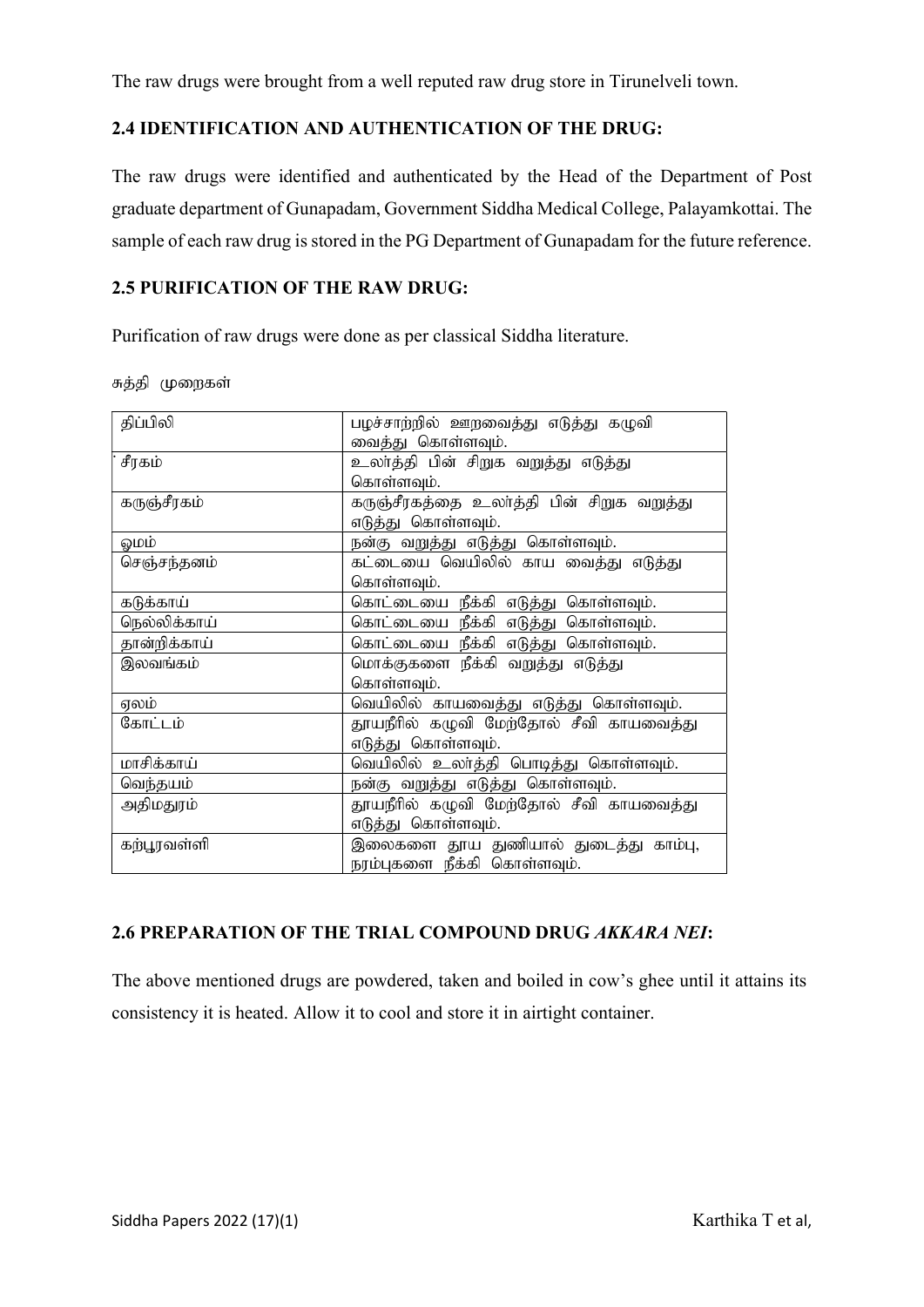#### Picture 1- Sample Description



### 2.7 ADMINISTRATION OF THE DRUG:

Form of the Medicine: Nei

Route of Administration: Oral

Dose: 1.5ml-3ml ( Twice a Day after food)

Indication: Vaai akkaram

### 2.8 ORGANOLEPTIC CHARACTERS:

State, Nature, Odor, Consistency, Flow Property, Appearance of the Drug and Solubility of the drug were noted. The Organoleptic Character analysis was done by Noble Research Solutions Pvt. Ltd., Chennai, India

### 2.9 PHYSICOCHEMICAL ANALYSIS OF AKKARA NEI:

Physiochemical analysis includes Sample Description, Solubility Test, Determination of iodine value, Determination of Saponification value, Determination of viscosity value, Determination of refractive index, Determination of weight per ml, Acid value, Peroxide value. The analysis were done at Noble research solutions Pvt. Ltd., Chennai, India. Each analysis is done three times and the mean value is calculated.

### Determination of Iodine value

About 20 gm of test sample was transferred into Iodine flask. To which 10 ml of chloroform was added and warmed slightly and cooled for 10 minutes. Followed by this about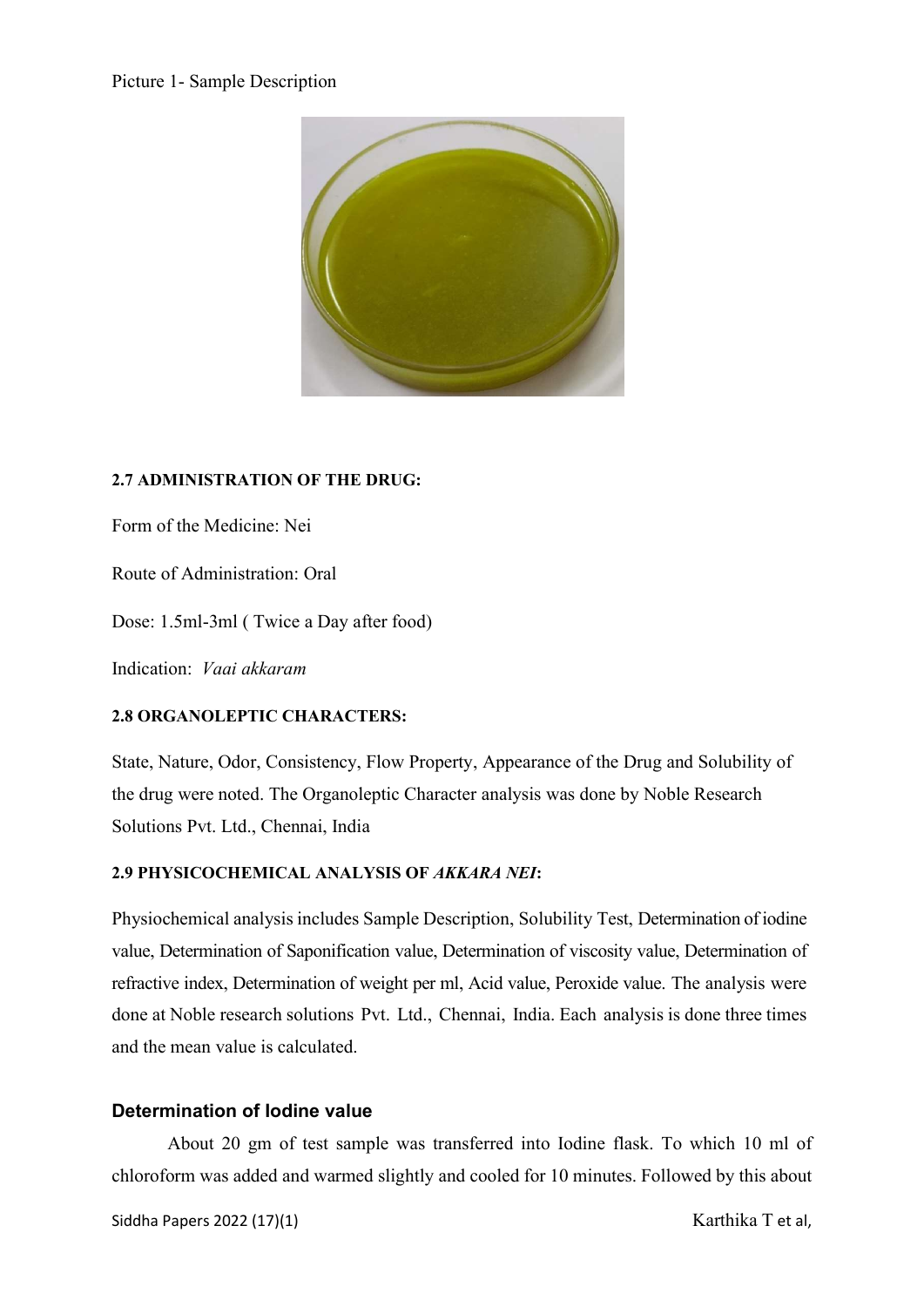25 ml of Wiji's solution was added in the same flask and shaken well. The flask was allowed to stand for 30 mins and refrigerated for an hour.T About 10 ml of KI solution was added to this and titrated against 0.1 N Sodium thiosulphate solutions until the appearance of yellow colour. 1 ml of starch indicator was added and again titrated against the sodium thiosulphate solution from the burette. Disappearance of blue colour indicates end point. Repeat the above procedure without taking sample and note the corresponding reading for blank titration.

#### Determination of saponification value

About 2 gm of test sample was transferred into the round bottomed flask. To this about 20 ml of 0.5 N alcoholic KOH solutions was added to the round bottomed flask. Repeatthe same procedure without taking the sample for blank titration. Reflux both sample and blank round bottomed flasks for 1 hour. After reflux, allow both the round bottomed flasks to cool. Titrate the samples using 0.5 N HCl with phenolphthalein indicator. The disappearance of pink indicates the end point.

#### Determination of Viscosity value

Viscosity determination were been carried out using Ostwald viscometers. Measurement of viscosity involves the determination of the time required for a given volume of liquid to flow through a capillary. The liquid is added to the viscometer, pulled into the upper reservoir by suction, and then allowed to drain by gravity back into the lower reservoir. The time that it takes for the liquid to pass between two etched marks, one above and one bellow the upper reservoir, is measured.

#### Determination of Refractive Index

Determination of RL was carried out using Refractometer.

#### Determination of Weight per ml

 Weight per ml was determined using the comparative weight calibration method, in which the weight of 1ml of the base of the formulation was calculated and then weight of 1 ml of finished formulation were been calculated. The difference between weight variations of the base with respect to finished formulation calculated as an index of weight per ml.

#### Acid Value

Accurately 5 g of test sample was weighed and transferred into a 250 mL conical flask. To this, a 50 mL of neutralized alcohol solution was added. This mixture was heated for 10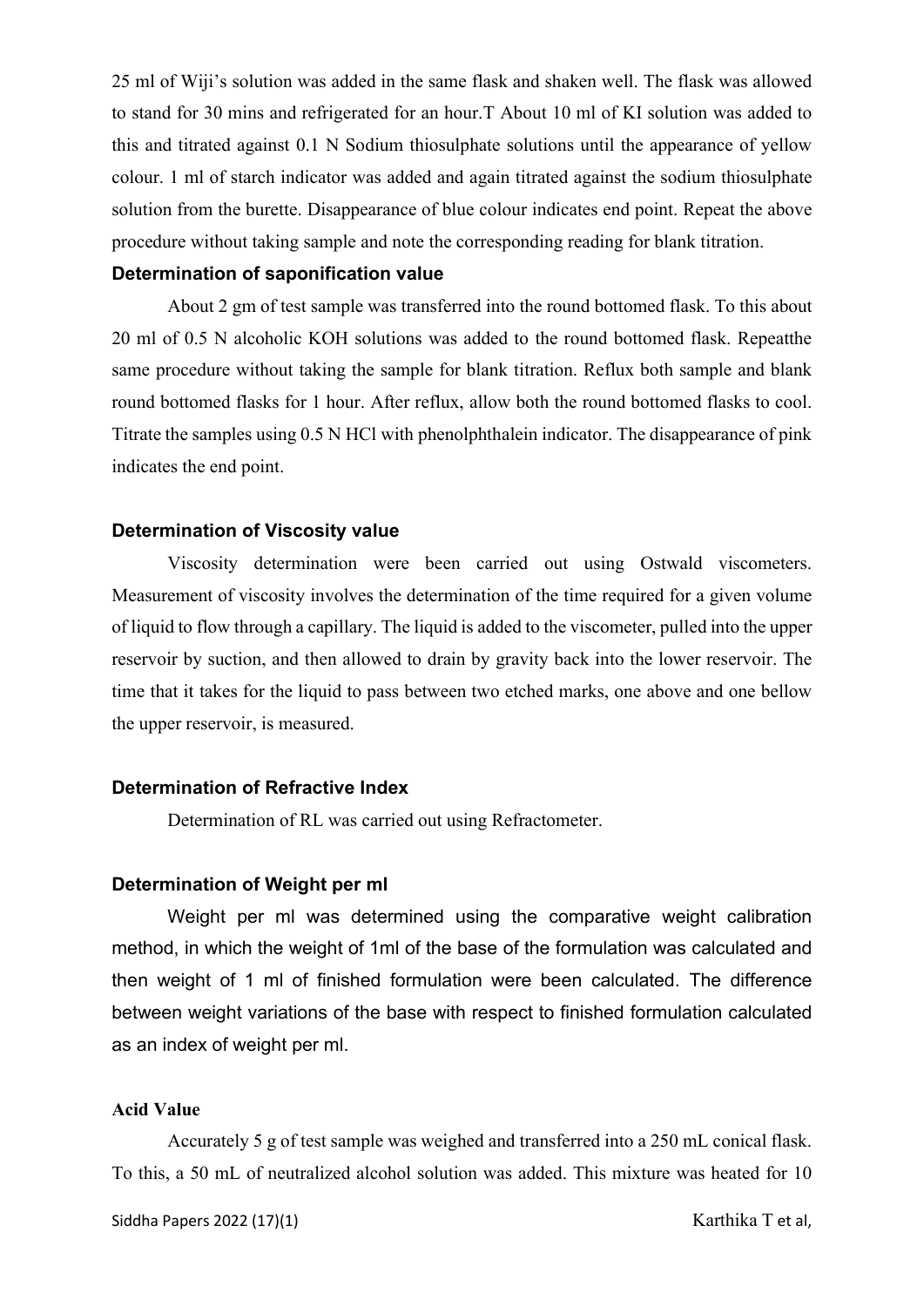min by heating mantle. Afterwards, the solution was taken out after 10 min and 1 or 2 drops of phenolphthalein indicator was added. This solution was titrated against KOH solution from the burette. The appearance of pink color indicated the end point. The volume of consumed KOH solution was determined and the titration of test sample was carried out in triplicate and the mean of the successive readings was used to calculate the acid-value of the respective sample by following expression.

#### Acid value = Titter Value X  $0.00561X 1000$  / Wt of test sample (g)

#### Peroxide value

5 g of the substance being examined, accurately weighed, into a 250-ml glass-stoppered conical flask, add 30 ml of a mixture of 3 volumes of glacial acetic acid and 2 volumes of chloroform, swirl until dissolved and add 0.5ml volumes of saturated potassium iodide soluton. Allow to stand for exactly 1 minute, with occasional shaking, add 30 ml of water and titrate gradually, with continuous and vigorous shaking, with 0.01M sodium thiosulphate until the yellow colour almost disappears. Add 0.5 ml of starch solution and continue the titration, shaking vigorously until the blue colour just disappears (a ml). Repeat the operation omitting the substance being examined (b ml). The volume of 0.01M sodium thiosulphate in the blank determination must not exceed 0.1 ml.

Peroxide value =  $10 (a - b)/w$ 

# 3. PHYTOCHEMICAL SCREENING ANALYSIS OF AKKARA NEI

The Phytochemical screening analysis was carried out for the extract of **Akkara nei** as per the standard procedure by the experts of Biochemistry Department of Government Siddha Medical College, Palayamkottai.

#### Preparation of the Extract

5 grams of the drug was weighed accurately and placed in a 250 ml clean beaker. Then 50 ml of distilled water is added and dissolved well. Then it is boiled well for about 10 minutes. It is cooled and filtered in a 100 ml volumetric flask and then it is made to 100 ml with distilled water. This fluid is taken for analysis.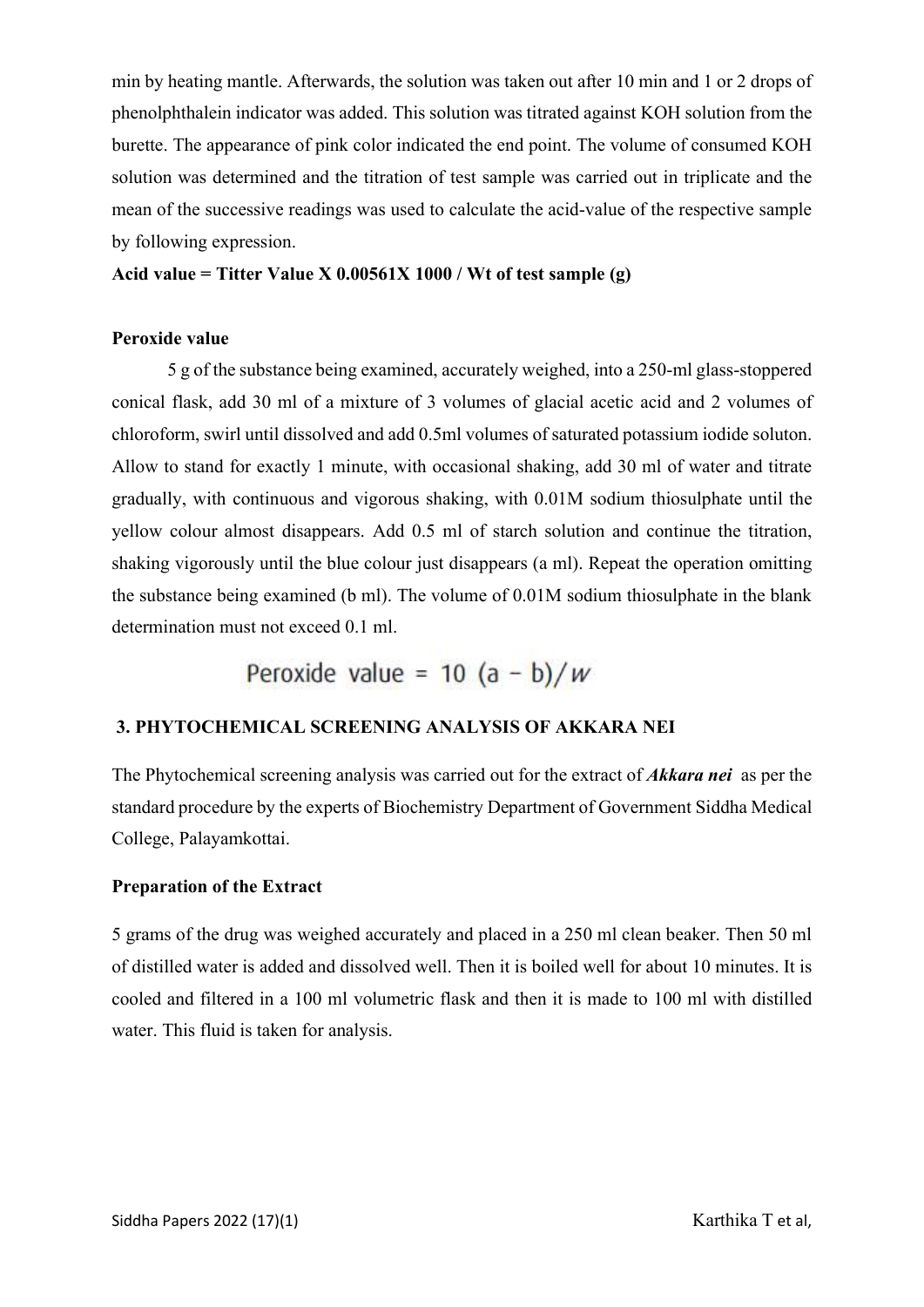### Test for Calcium

2ml of the above prepared extract is taken in a clean test tube. To this add 2 ml of 4% Ammonium oxalate solution. Formation of white colored precipitate indicates the presence of Calcium.

### Test for Sulphate

2 ml of the extract is added to 5% Barium chloride solution. Formation of White colored precipitate indicates the presence of Sulphate.

### Test for chloride

The extract is treated with Silver nitrate solution. Formation of White colored precipitate indicates the presence of chloride.

### Test for Carbonate

The substance is treated with concentrated HCL. Formation of brisk effervescence indicates the Presence of Carbonate.

### Test for Starch

The extract is added with weak iodine solution. Formation of Blue color indicates the presence of Starch.

#### Test for Ferric Iron

The extract is acidified with Glacial acidic acid and potassium ferrocyanide. Formation of Blue color indicates the ferric iron.

### Test for Ferrous Iron

The extract is treated with Concentrated Nitric acid and Ammonium thiocyanate solution. Formation of Blood red color indicates the presence of ferrous iron.

#### Test for Phosphate

The extract is treated with Ammonium molybdate and concentrated nitric acid. Formation of Yellow color precipitate indicates the presence of Phosphate.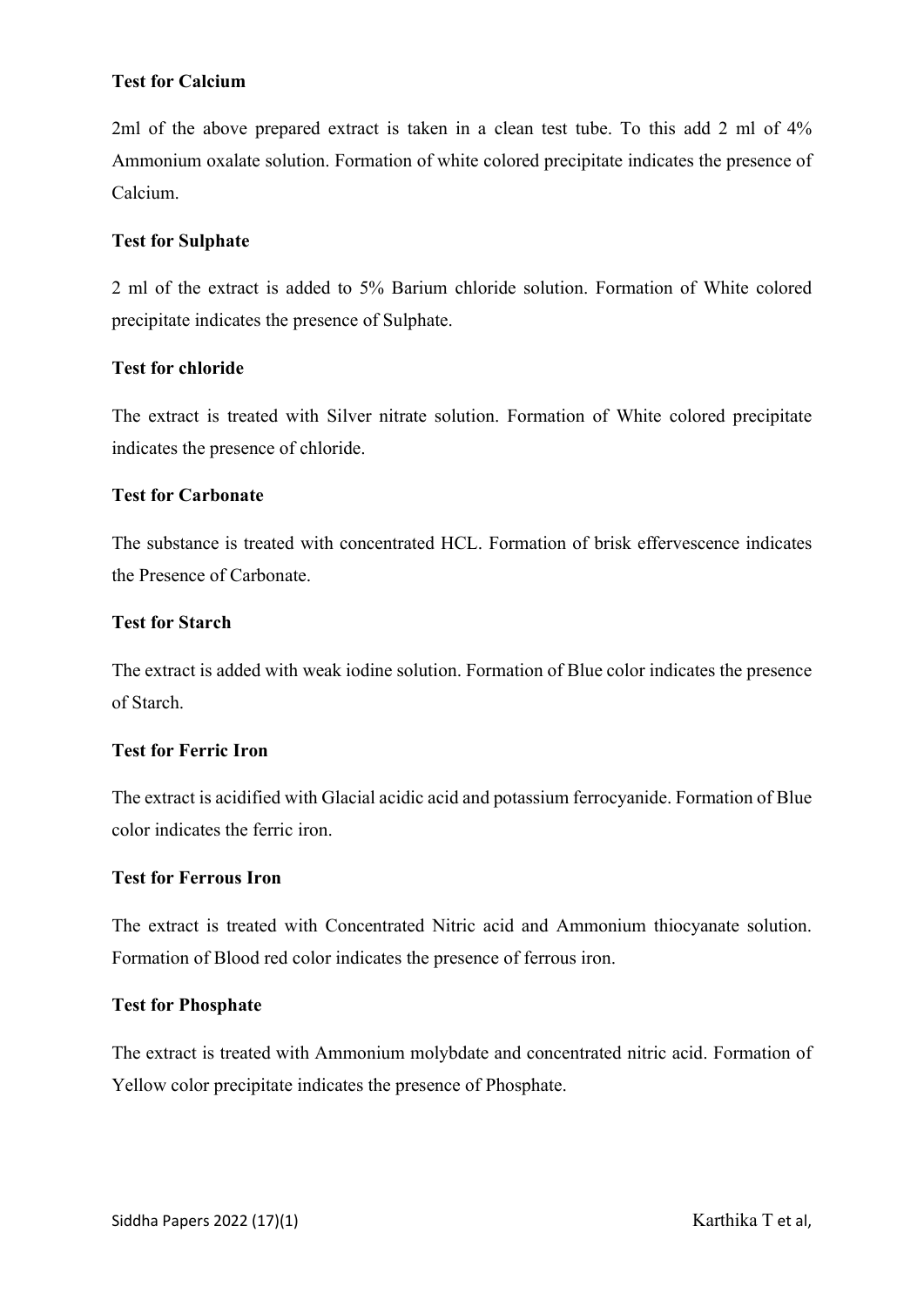### Test for Albumin

The extract is treated with Eshbach's reagent. Formation of Yellow color precipitate indicates the presence of Albumin.

### Test for Tannic Acid

The extract is treated with Ferric Chloride. Formation of Blue- black colored indicates the presence of Tannic acid.

### Test for Unsaturation

Baeyer's test Potassium permanganate solution is added to the extract. If it gets decolorized, it indicates the presence of unsaturated compounds.

### Test for Reducing Sugar

5 ml of Benedicts qualitative solution is taken in a test tube and allowed to boil for 2 minutes and add 8-10 drops of the extract again boil it for 2 minutes. If it gets any color, it indicates the presence of reducing sugar.

### Test for Amino acid

One or two drops of the extract is placed on a filter paper and dried well. After drying, 1% Ninhydrin is sprayed over the filter paper and again dried. If it gets violet color, it indicates the presence of Amino acid.

#### Test for Zinc

The extract is treated with Potassium Ferrocyanide. Formation of white colored precipitate indicates the Presence of Zinc.

### RESULTS AND DISCUSSION:

#### ORGANOLEPTIC CHARACTERS:

| <b>State</b> | Liquid         |
|--------------|----------------|
| Nature       | <b>Viscous</b> |
| Odor         | Characteristic |

Table 2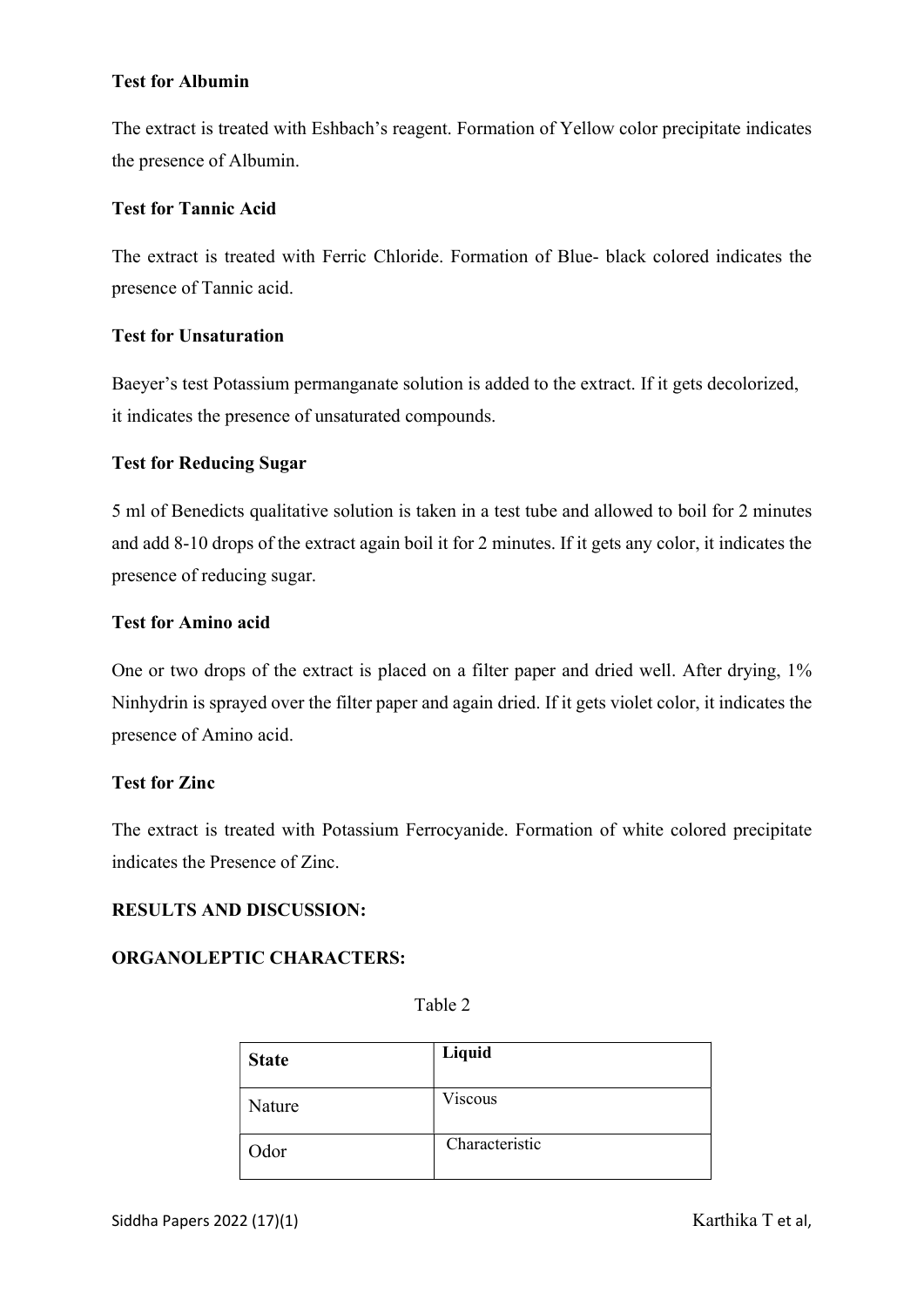| Touch                | Greasy       |
|----------------------|--------------|
| <b>Flow Property</b> | Free flowing |
| Appearance           | Yellowish    |

# SOLUBILITY PROFILE:

### Table 3

| S.No           | <b>Solvent Used</b> | <b>Solubility / Dispersibility</b> |
|----------------|---------------------|------------------------------------|
| 1              | Chloroform          | Soluble                            |
| $\overline{2}$ | Ethanol             | Insoluble                          |
| 3              | Water               | Insoluble                          |
| $\overline{4}$ | Ethyl acetate       | Soluble                            |
| 5              | <b>DMSO</b>         | Insoluble                          |

### PHYSICOCHEMICAL ANALYSIS:

# Table 4

| S.No             | <b>Parameter</b>                                                  | <b>AKN</b> |
|------------------|-------------------------------------------------------------------|------------|
|                  | Viscosity at $50oC$ (Pa s)                                        | 61.98      |
| $\boldsymbol{2}$ | <b>Refractive index</b>                                           | 1.88       |
| 3                | Weight per ml (gm/ml)                                             | 1.32       |
| 4                | Iodoine value (mg I2/g)                                           | 76.84      |
| 5                | <b>Saponification Value</b><br>(mg of KOH to saponify 1gm of fat) | 177.63     |
| 6                | Acid Value mg KOH/g                                               | 1.009      |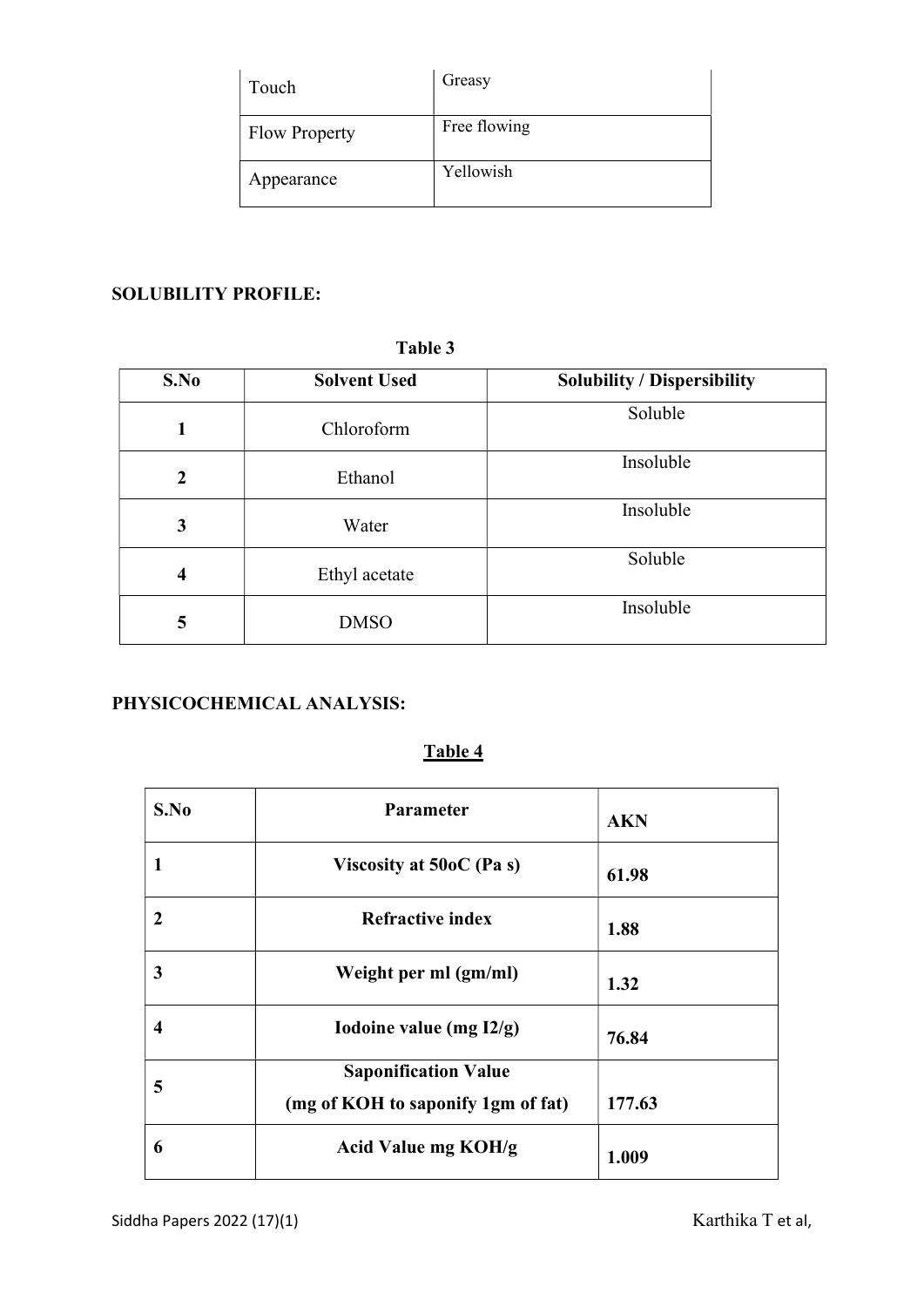#### BIOCHEMICAL ANALYSIS:

The biochemical analysis of *Akkara nei* reveals the presence of **Sulphate**, Chloride, Starch, Tannic acid, Unsaturated Compound and Amino acid.

| S.NO | <b>PHYTOCHEMICALS</b> | <b>RESULT</b>  |
|------|-----------------------|----------------|
| 1.   | Calcium               | Absent         |
| 2.   | <b>Sulphate</b>       | <b>Present</b> |
| 3.   | <b>Chloride</b>       | <b>Present</b> |
| 4.   | Carbonate             | Absent         |
| 5.   | <b>Starch</b>         | <b>Present</b> |
| 6.   | Ferric iron           | Absent         |
| 7.   | Ferrous Iron          | Absent         |
| 8.   | Phosphate             | Absent         |
| 9.   | Albumin               | Absent         |
| 10.  | <b>Tannic Acid</b>    | <b>Present</b> |
| 11.  | <b>Unsaturated</b>    | Present        |
|      | compounds             |                |
| 12.  | Reducing sugar        | Absent         |
| 13.  | Amino acid            | <b>Present</b> |
| 14.  | Zinc                  | Absent         |

#### Table 5

#### **CONCLUSION**

Organoleptic characters of *Akkara nei* reveals that the drug is liquid, greasy, viscous, free flowing, yellowish color and strong characteristic. The Biochemical analysis of akkara nei reveals the presence of Sulphate, Chloride, Starch, Tannic acid, Unsaturated Compound and Amino acid. Many research shows that the tannic acid will prevent stomatitis. So, I concluded that the presence of tannic acid in the medicine had significant anti-inflammatory